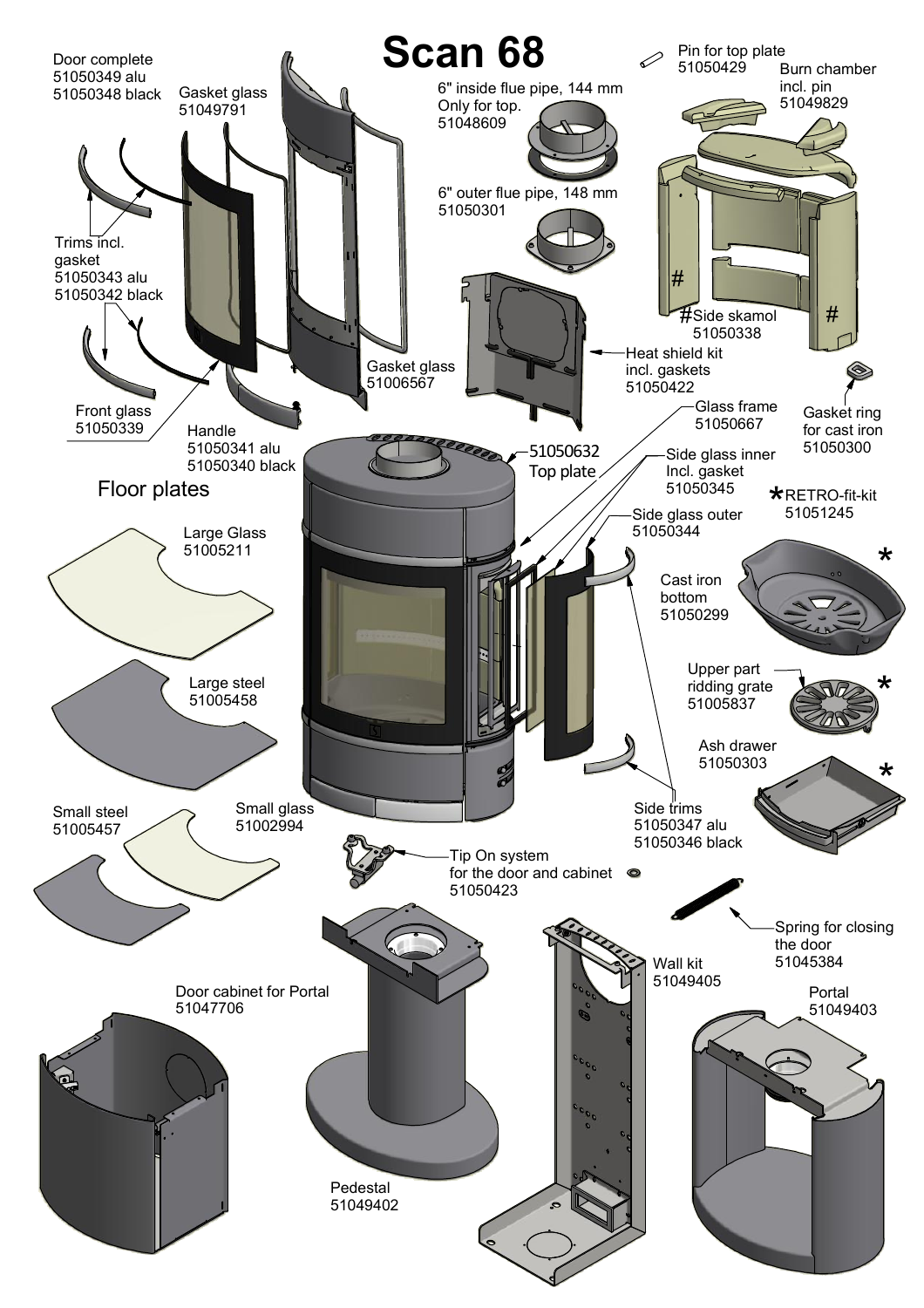## **Scan 68-13/14**